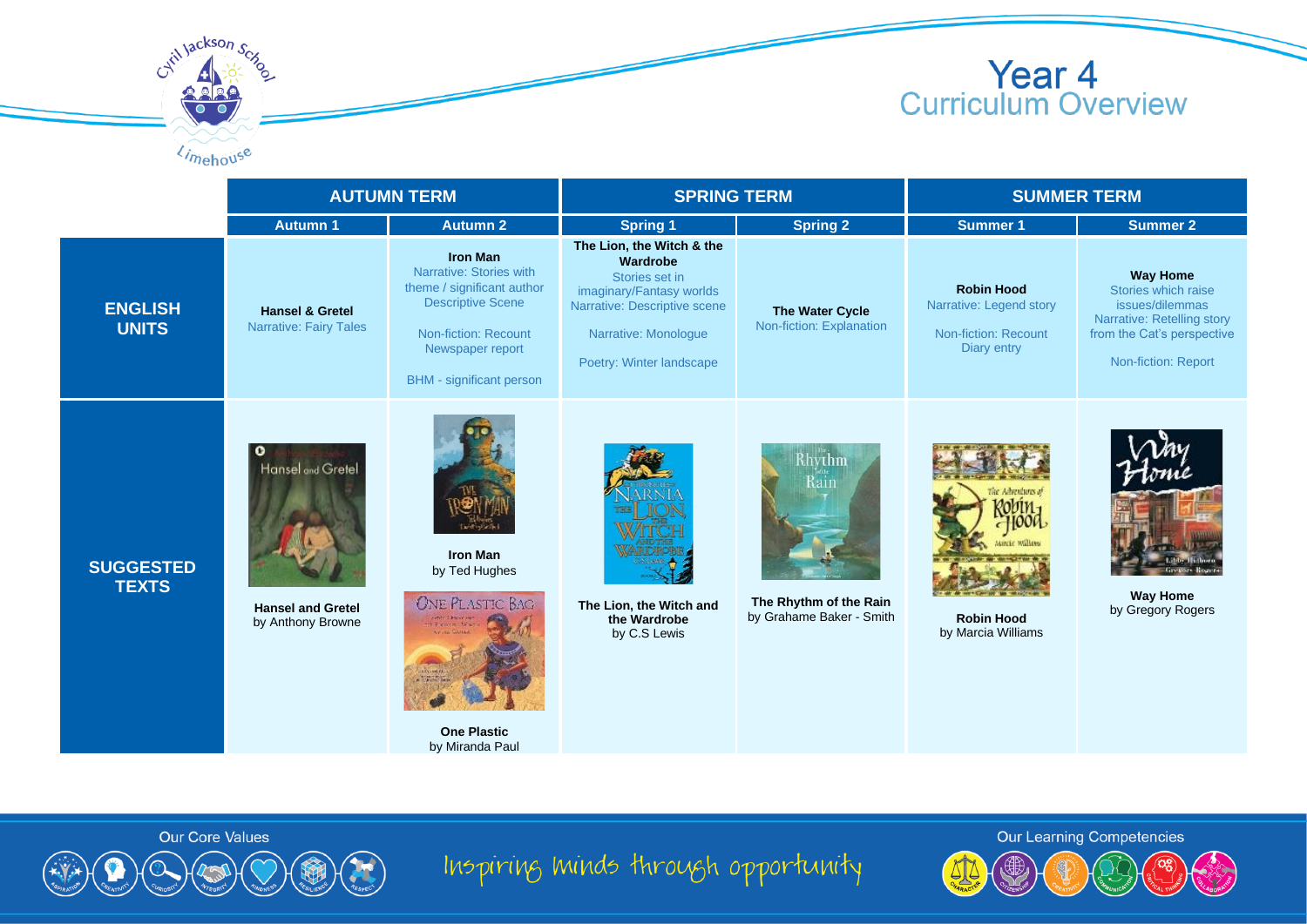





will lackson

Inspiring minds through opportunity

**Our Learning Competencies**